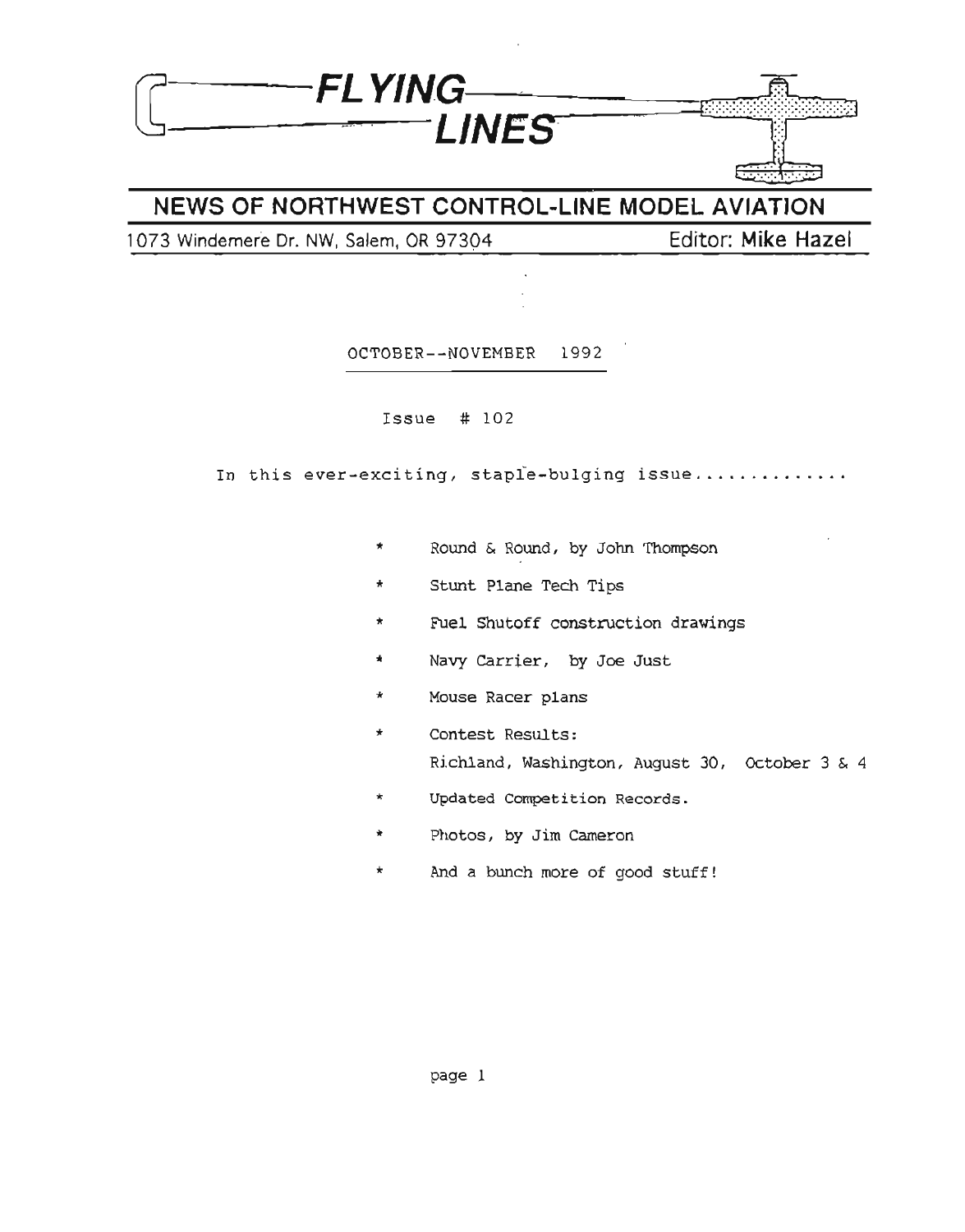

As indicated on the cover page, this issue will hopefully get you through both October and November. The December issue is tentatively scheduled for publication on or about Dec. 1st. All you folks with something to contribute, please bear that in mind.

Speaking of schedules, ye olde editor has had a work schedule change, which will alter when I can take your phone calls. Please do not call after 8:00 PM!

According to Bruce Duncan, the Vancouver, BC. area clubs had an opportunity to meet with the Coquitlam parks administrator. It seems some other activity groups had their eye on the Coquitlam park, which is used for model flying. At this point, it appears that the park is secured for RC and CL model flying. It's good to see clubs get together for a cornmon cause and emerge victorious.

This is the time of year when the contest schedule is winding down. It doesn't have to be that way, but with the lack of any positive response in regards to a Winter racing circuit, that's where we are at. There isn't a contest calendar in this issue, so let's quickly review what's coming up.

The weekend of the 17th and 18th is the date of the Eugene Propspinners double contest, Really Racing, and the Fall Follies. There is a flyer in this ish, so you can consult that for further details. Racing flyers should be reminded that this is only one of two contests in the NW with such a full slate of racing events.

The following weekend (24th & 25th), is the return of the Vancouver Gas Model Club Internats. This two day meet features Carrier and Speed in a record ratio format. The location is the Rice Mill Road site in Richmond, B.C. For more information contact: Bruce Duncan, Po Box 58037, Stn L., Vancouver, BC Canada V6P 6C5.

The American Junior Aircraft Historical Society presents their 2nd annual Swap Meet, on December 5th. Well, gee, just look across the page to the flyer and you can get more information on that. Last year this event was attended (read crowded), so they have moved into a larger facility, and should prove to be a fun event. If you plan on bringing stuff to sell, you must reserve your table in advance. You can't just show up and claim a table, so contact the individual listed on the flyer beforehand.

For you FAST COMBAT flyers, there is a money meet in Morgan Hill, California scheduled on December 5th & 6th. First prize is \$1500, second is \$750, and third \$500. This would appear to fill the gap for the "Money Nats", which was cancelled in April. For information, contact: Steve Smith (408) 776-1138.

Noticeably absent from this issue are the results of the Seattle Skyraiders Raider Roundup. FL headquarters has not received any of them yet. We should have them in the December issue, nearly three months after the fact. C'mon you guys!!!!!!!!

Well, any other news must wait. Must get this thing to the printer on time, so you have it on time. See you in Eugene and Richmond!!!!!!

2

•••••••mwh ••••••••••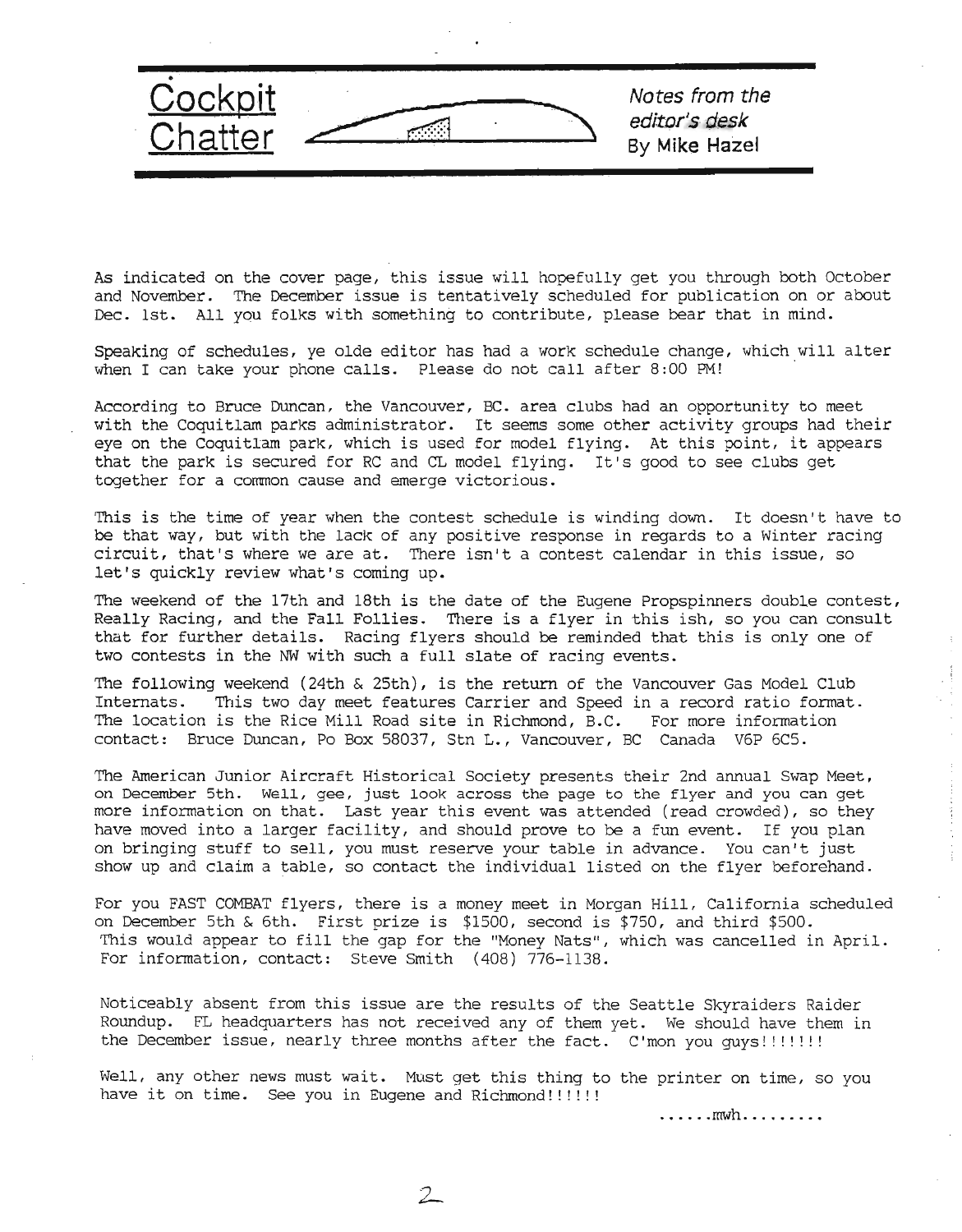

AMERICAN JUNIOR

AIRCRAFT HISTORICAL SOCIETY



PRESENTS THE 2<sup>nd</sup> ANNUAL MODELERS





Havl out your old engines, cars, boats, planes or any items related to modelling ... clean out that attic or bosement. Make room for all the great stuff you'll probably havl home. Buy ... sell ... Swap and Have Fun!

SEE PART OF THE AMERICAN JUNIOR AIR-CRAFT HISTORICAL COLLECTION, PLUS OTHER MODEL ARTIFACTS FOR THE NEW NORTH-WEST MODEL MUSEUM.

DEC. 5th, 1992  $\times$  9 AM  $\approx$  4 PM **SATURDAY** ADMISSION:  $ADUIS 2.00$ DINDER 12 FREE WITH PAID ADUCT

• DOOR PRIZES GALORE

- · NO HOST CATERED LUNCH
- · REFRESHMENTS
- FUN, FRIENDS & EXCITEMENT

ALL PROCEEDS WILL BE USED BY THE AMERICAN JR. AIRCRAFT HISTORICAL SOCIETY TO HELP ESTABLISH THE NORTHWEST MODEL MUSEUM FOR EDUCATIONAL PURPOSES. FURTHER INFORMATION OBTAINED BY CALLING DON ANDERSON:  $(503)$  667-2196

AT THE BAGLEY CENTER GYM 4100 PLOMONDON. VANCOUVER, WA

CHILDREN LOO

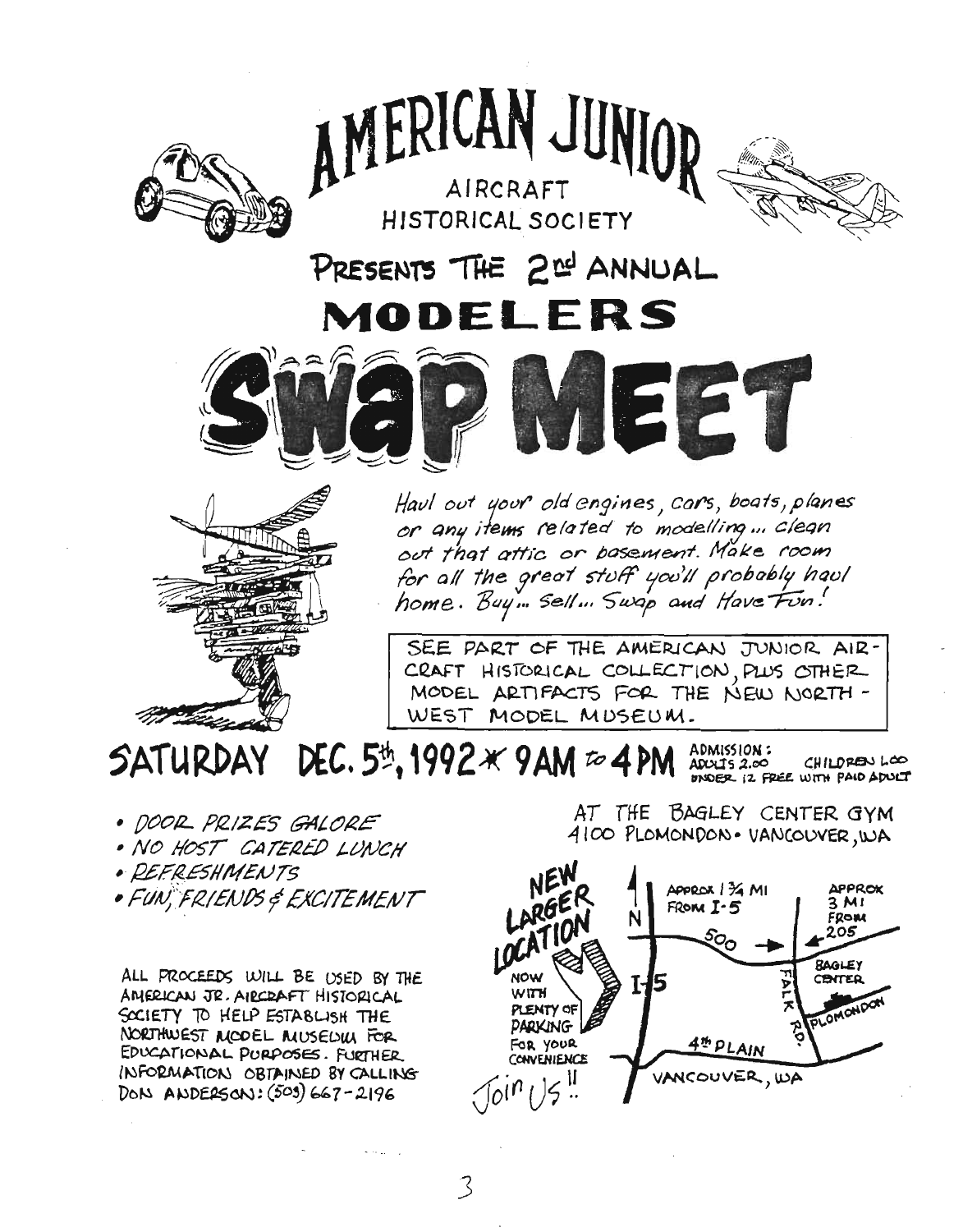

## By John Thompson

# A home away from home

WHAT'S THE MOST EXPENSIVE part of model airplane competition? Engines, right? No. Not airplanes? No. Entry fees - nah! Fuel, props, plugs, balsa wood? No, no, no, no.

What, then?

Motel rooms. Yeah, and gas, and food, and coolers full of pop. Indeed, the most expensive part of model competition has nothing to do with airplanes at all  $-$  it's travel and lodging.

Help is on the way.

As often happens when a bunch of model aviators get together, a good idea emerged at the Raider Roundup in Kent, Wash., lastmonth. Can't tell you exactly whose idea it was, because it sort of grew spontaneously out of a group of modelers discussing the subject of lodgings.

Kind and gracious Seattle Skyraiders members offered several of us out-of-town fliers lodging for the Saturday night of the contest, but most of us already had made plans.

The idea that emerged was: Why not keep a list of people who have room for out-of-town modelers?

Bingo!

There already is a list. In fact, it's called The List. Many of you are aware that during the period during which *Flying Lines* took "time off' recently, your Round & Round columnist started a comprehensive Northwest mailing list. It contained three parts: Northwest CL fliers, Northwest hobby shops, and a national directory of suppliers and manufacturers of CL products.

The purpose of The List was is make it possible for contest directors and organizers to be able to reach fliers, hobby shops and manufacturers to spread the word about contests.

Now, it appears we need one more section for

The List: Lodging.

As before, I am volunteering to keep this new list, but I need help from you readers. Here is what I am asking:

Every modeler who has space available for lodging modelers at contest time, or possibly those just passing through your area and looking for a night's lodging and hangartalk, please send me the following information:

Name, address, phone number, what kind of facilities you have available (sleeping for how many, bed, couch, floor, etc).

I will compile thisinformation in a new computerized list, whichwill be updatedwheneverIreceive new information.

When someone requests the information, I will forward it by mail. Forthose on the move who need a quick reference, I will provide phone service. However, I recommend contacting me in advance for a mailed copy of the list, because I am notoriously hard to reach by phone. Naturally, the list will be available to clubs on request, as are other parts.

Some general information about The List model information service:

The List is available free to any modeler, though it (except for the lodging list) is intended for use by clubs and contest directors. However, there is a cost associated with maintaining the list, and I do accept donations to cover those costs.

The List's modeler, hobby shop and industry listings are in the form of mailing labels. If you wish The List printed on actual labels, a \$10 donation would be appreciated. For a simple printout on plain paper, let your conscience be your guide. At the very least, send me a self-addressed, stamped, large envelope.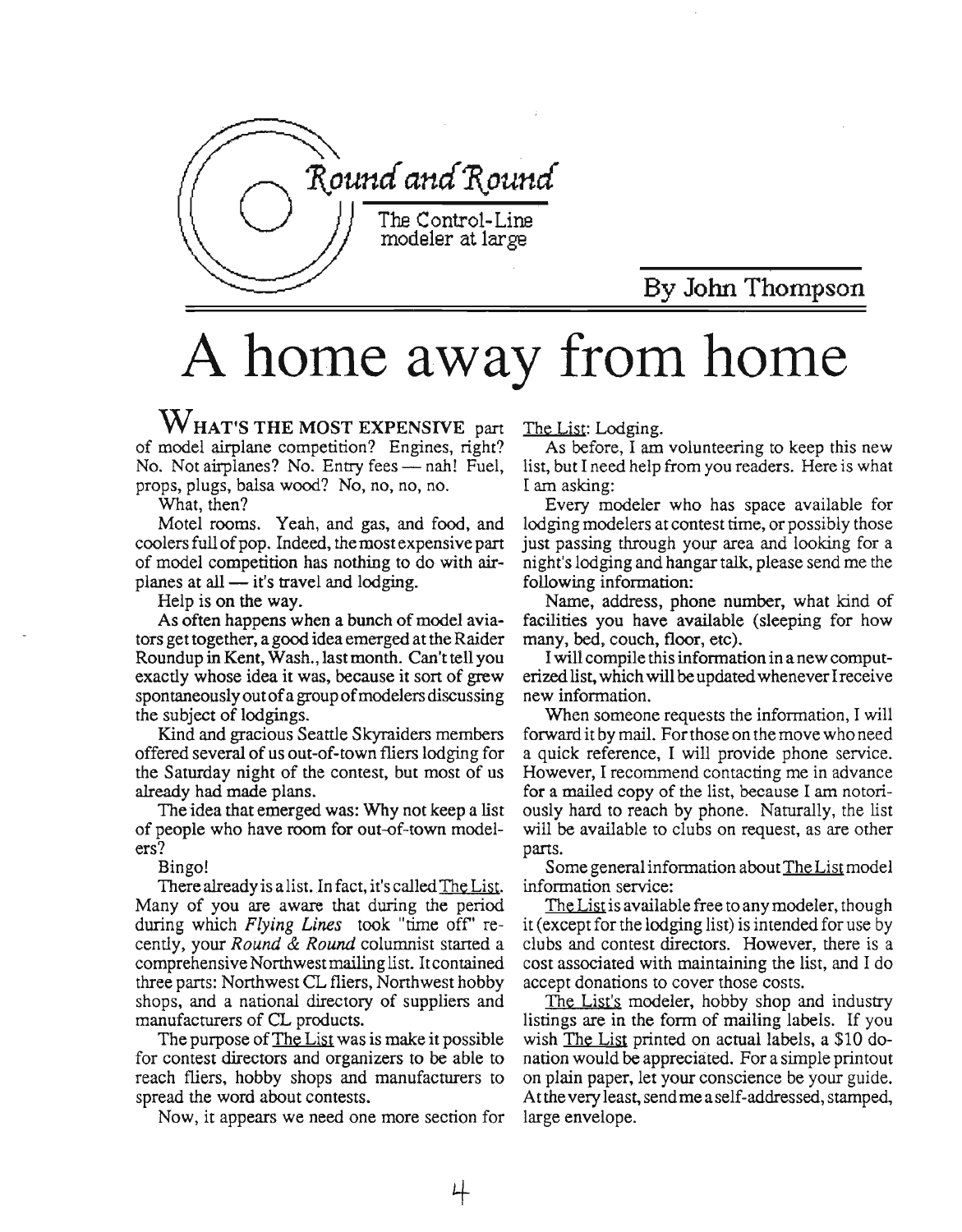The List currently contains names and addresses of 271 CL modelers, 128 hobby industry firms and 60 hobby shops.

As an added bonus, I will also make available my list of model aviation press contacts as part of The List.

At present there are 25 names on the model press list, including magazine columnists and club and special interest newsletter editors.

Because the information is constantly changing, I encourage CL fliers to take part in maintaining The List, which is kept for your use and benefit.

Please send me changes of address and names of new modelers you may have discovered, and any new industry sources you have encountered.

And, a special request: The hardest list to maintain is the hobby shop list, because it changes constantly. Ifevery FL reader would send me a list of the names and addresses of your favorite hobby shops. I would be able to bring the list up to date.

In summary, The List contains the following: Northwest CL model aviators. Northwest hobby shops. National hobby industry sources. Northwest lodging. National CL model aviation press.

Information about lodging and other contributions to the list can be sent on a postcard to: John Thompson, 1145 Birch Ave., Cottage Grove, OR 97424.

NYLON

4-40 SOCKET

 $4^{\prime\prime}$ 

'ht

STUNT AIRCRAFT COMPONENT CONSTRUCTION TECH TIPS:

 $\leq$ 





 $\begin{array}{c} \begin{array}{c} \begin{array}{c} \text{1} \\ \text{2} \end{array} \end{array} \end{array}$ 

TOP VIEW



Pus*HROD*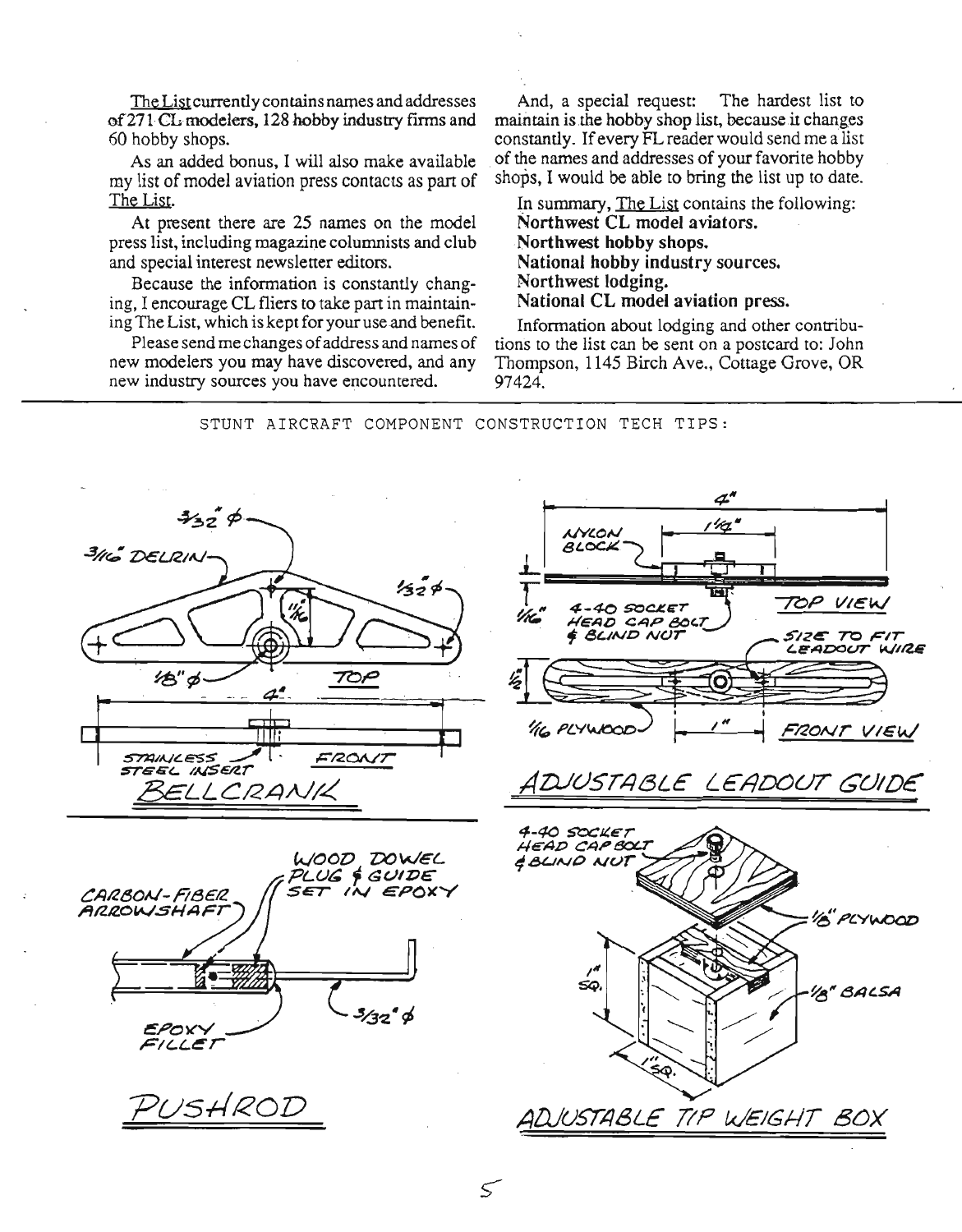#### WING LOADING

Wing Loading is design parameter that takes into account the wing area with respect to the totalweight of the model. It is expressed in ounces (of model weight) per square feet (of model wing area).

$$
\frac{\text{Model Weight}(oz.)}{\text{Wing Area}(sq, ft.)} = \frac{\text{Wing loading}}{(oz./sq, ft.)}
$$

To calculate wing loading you must first convert wing area from square inches to square feet and weight of model from pounds to ounces.

The following is a typical example of a wing loading calculation:

> Wing Area =  $\frac{650}{144}$  = 4.51 sq.ft. Wing Loading =  $\frac{50 \text{ oz.}}{4.51 \text{ sq. ft.}}$  = 11 oz./sq.ft.

The top stunt flyers usually have a plane with about an 11 oz. wing loading but many top contests have been won with planes having a loading of 12.5 oz.

The following chart shows wing loading on planes from 650 to 750 sq. in. and weights from 44 to 60 oz.

| Model Weight oz                                                                   | 44     | 46  | 48                                                                                                   | 50               | 52                   | 54                 | 56        | 58                                                 | 160     |
|-----------------------------------------------------------------------------------|--------|-----|------------------------------------------------------------------------------------------------------|------------------|----------------------|--------------------|-----------|----------------------------------------------------|---------|
| Wing area<br>$ sq \text{ in. } (sq.ft.) $<br>Wing Loading: ounces per square feet |        |     |                                                                                                      |                  |                      |                    |           |                                                    |         |
| 1650(4.51)                                                                        |        |     | $\vert 9.75 \vert 10.2 \vert 10.6 \vert 11.0 \vert 11.5 \vert 12.0 \vert 12.4 \vert 12.9 \vert 13.3$ |                  |                      |                    |           |                                                    |         |
| 660 (4.58)                                                                        | 9.60   |     | $10.0$  10.5  10.9   11.3   11.8   12.2   12.7   13.1                                                |                  |                      |                    |           |                                                    |         |
| 670 (4.65)                                                                        | 9.50   |     | 9.9 10.3                                                                                             | 10.8             | 11.2                 | 11.6               | 12.0      | 12.5                                               | 12.9    |
| 680 (4.72)                                                                        | 19.30I | 9.8 | 10.2                                                                                                 | 10.6             | $11.0$ $11.4$ $11.9$ |                    |           | 112.3                                              | 12.7    |
| 690(4.79)                                                                         | 19.201 | 9.6 | 10.0                                                                                                 | 110.41           |                      | $10.9$  11.3  11.7 |           | $ 12.1\rangle$                                     | [12, 5] |
| 700 (4.86)                                                                        | 9.00   | 9.5 | 9.9                                                                                                  | 110.3            | 10.7                 | 11.1               | 11.5 11.9 |                                                    | 12.3    |
| 710(4.93)                                                                         |        | 9.3 | 9.7                                                                                                  | 10.1             |                      |                    |           | $10.5$ 11.0 11.4 11.8 12.2                         |         |
| 720 (5.00)                                                                        |        | 9.2 | 9.6                                                                                                  | $\parallel$ 10.0 | 10.4                 | 10.8               |           | 11.2 11.6                                          | 112.0   |
| 730(5.06)                                                                         |        | 9.1 | 9.5                                                                                                  | 9.9              | 10.3                 | 10.7               | 11.0      | 11.5                                               | 11.9    |
| 740 (5.13)                                                                        |        | 9.0 | 9.4                                                                                                  | 9.7              | 10.1                 | 10.5               |           | $\begin{bmatrix} 10.9 & 11.3 & 11.7 \end{bmatrix}$ |         |
| 750(5.20)                                                                         |        |     | 9.2                                                                                                  | 9.6              | 10.0                 | 10.4               |           |                                                    |         |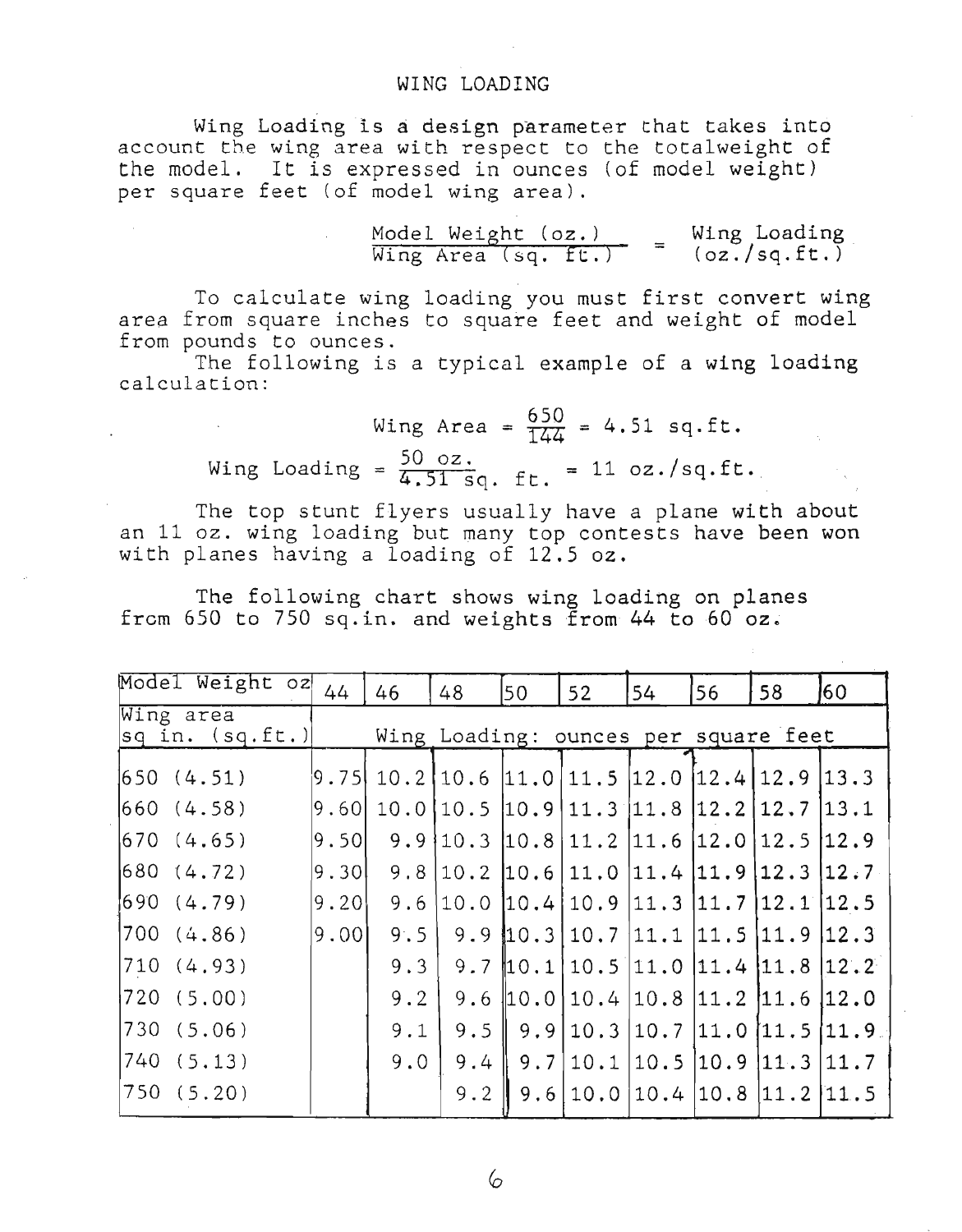The top schematic is for a class II Mouse racer, with the fuel shutoff components constructed through the fuselage. The basic arrangement could also be used with a larger profile style fuselage.

The lower drawing is for a shutoff to be attached to the profile fuselage, right behind the engine.

TECH' TIPS NOTCH o TRIP WIRE  $-LG.$  Rivit @ HOLE .: \_ BR"S~ Rot:> :-70- .: ~ED To • Of e;;, @ SM. HOLE  $SM.$  Hole For  $RIVIT$  0 o FOR RIVIT BASE PLATE 16 BRASS) TRIP LEVER (YIGBR.) PLACE UNDER HEAD OF l a LARGE RIVIT & BEND THRU COIL SPRING & COLLAR  $\tilde{\omega}_l$ NOTCH BRASS RD - NOTCH FOR  $N$ CNOTCH FORSPRING SPRING DETENT. **p**s6. TRIP SPRING (Y32 M.W.) BOLT  $(0.075 \text{ MW})$ GEORGE CALDWELL'S 1/2 A, CLASS II SHUTOFF



THE WIZARD'S SHUT OFf

BY LARRY DZIAK

We've seen quite a few people get shot down when a shutoff either fails to operate<br>or ousts - resulting in pUked engines & aircraft & screaming by pitman regarding the ability of pilots<br>ingeneral. This particular deslgn has not yet to fall us after <sup>2</sup> 1/2 yrs of use - others have: It takes about an hour to cobble\_up & is foolproof.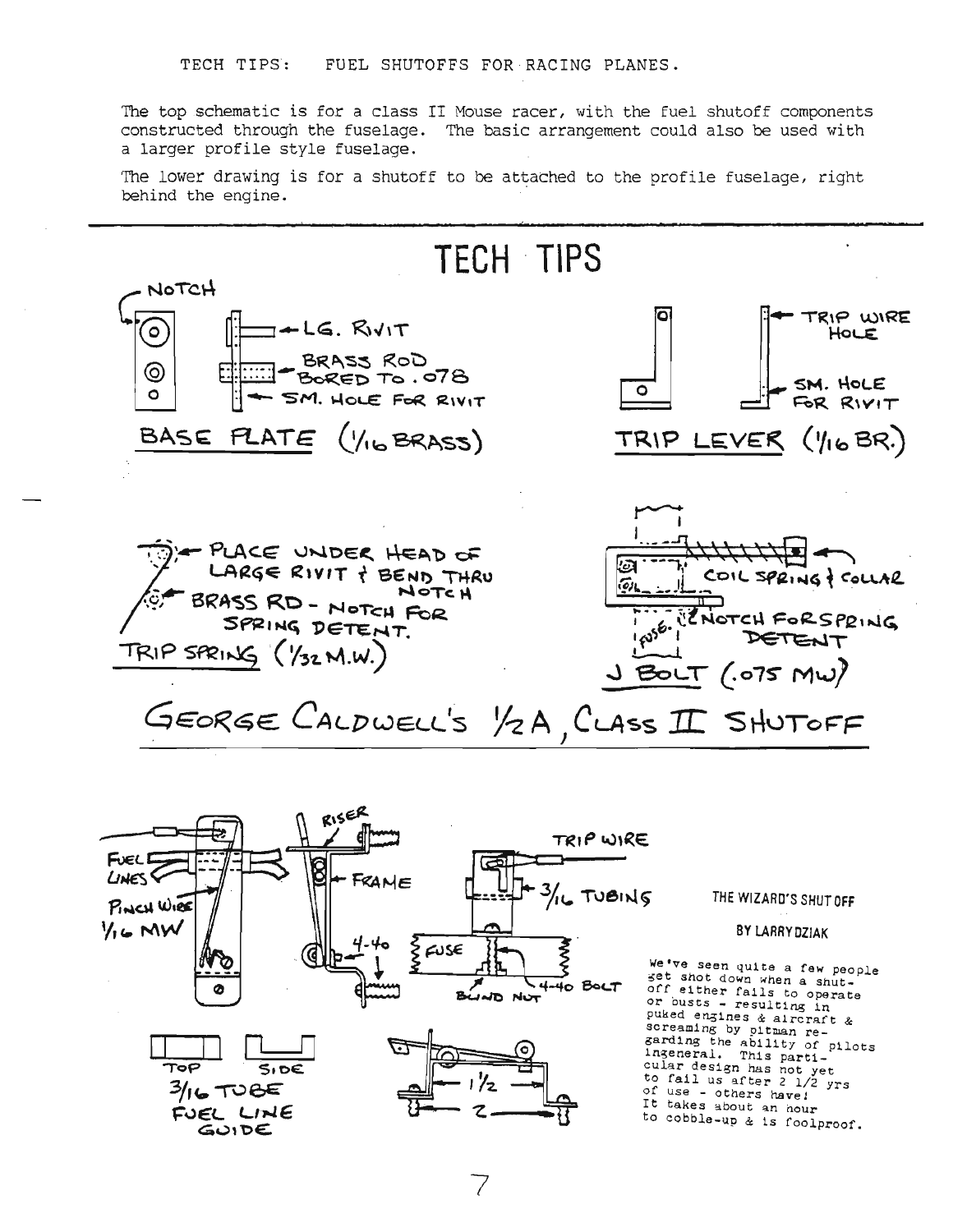#### NAVY CARRIER NOTES, by Joe Just

While attending the Nats in Chicopee, I had the opportunity of trying out my new camcorder. During <sup>a</sup> lull in action at the Carrier circle, <sup>I</sup> used it to interview several well known Carrier flyers on how they would answer questions coming from ' beginners concerning how to get started in Carrier flying. The following is their words as transcribed from the original video. Taking the time to answer questions are: Bill Calkins, Pete Mazur, Roy Ward, Glen Umholtz, and Steve Dinerman.

- J.J.: While we are at a lull in activity and waiting for the circle to close at this years Nats, let's take a few minutes to ask a few questions and have a small symposium on Carrier flying, as it might relate to <sup>a</sup> beginner. We'll start with Bill Calkins, who has been fairly successfull in the Midwest. Bill, what's the maint point of info a beginner should know about Carrier, what would you recommend?
- Bill Calkins........ First get an airplane that flys. A Ringmaster, a Sig Skyray, put <sup>a</sup> bellcrank in it and fly it.
- J.J.: Why the Skyray? Why not scratch build an airplane?
- Bill Calkins........ The Skyray is readily available and I know it flies.
- J.J.: You definitely recommend a beginner starts in Profile or Sportsman. What wuuld you say when a beginner says he would like to try .15 Carrier?
- Bill Calkins........ You really want me to say this?  $.15$  is a nice laid back event but getting a .15 to run reliably can be tough. Then if you get good, then you've got to go out and buy a Rossi.
- J.J.: Up next is Roy Ward. Roy, you heard the questions, Do you have any advice for a beginner who might like to try Carrier flying.
- Roy Ward .......... I have two boys that fly Stunt and fly my Carrier planes. Right now we're working on a Sterling Mustang with an O.S. Max 35 FP. That's as easy as it gets.
- J.J.: A lot of beginners that I've talked to have said, "I really don't want to try Carrier because of all this complex wire works called a slider." Roy, do you have an idea to recommend in that case?
- Roy Ward . <sup>I</sup> wouldn't recommend <sup>a</sup> slider for <sup>a</sup> beginner, at least <sup>a</sup> Junior or Senior flyer.
- J.J.: Roy, you mentioned a FP .35, any other engine that they might use?

Roy Ward ......... Any stock RC engine would probably work fine.

- J.J.: Next is Pete Mazur. PEte, you heard the questions we've thrown out. If a rank beginner came up to you and said, "Pete, I'd like to try this", what would you recommend his first step be?
- Pete Mazur ....... Learn how to fly control line is the first step. Any kind of control line, .35 typical stuff. A Sig Skyray like Bill says is an excellent choice. They fly well, and build well and they can fly well in Carrier. They fly the Skyray event in the Midwest. It. is very successful, the scores are remarkably good. You can learn to do "hanging", the same thing all the big guys are doing, and it's easy with the Skyray. I would, however, recommend a line slider. Yeah, it's tricky, but <sup>a</sup> well built line slider works , and when it works all the time, it makes the flight much easier, more reliable and pleasant, and the airplane lasts a lot longer.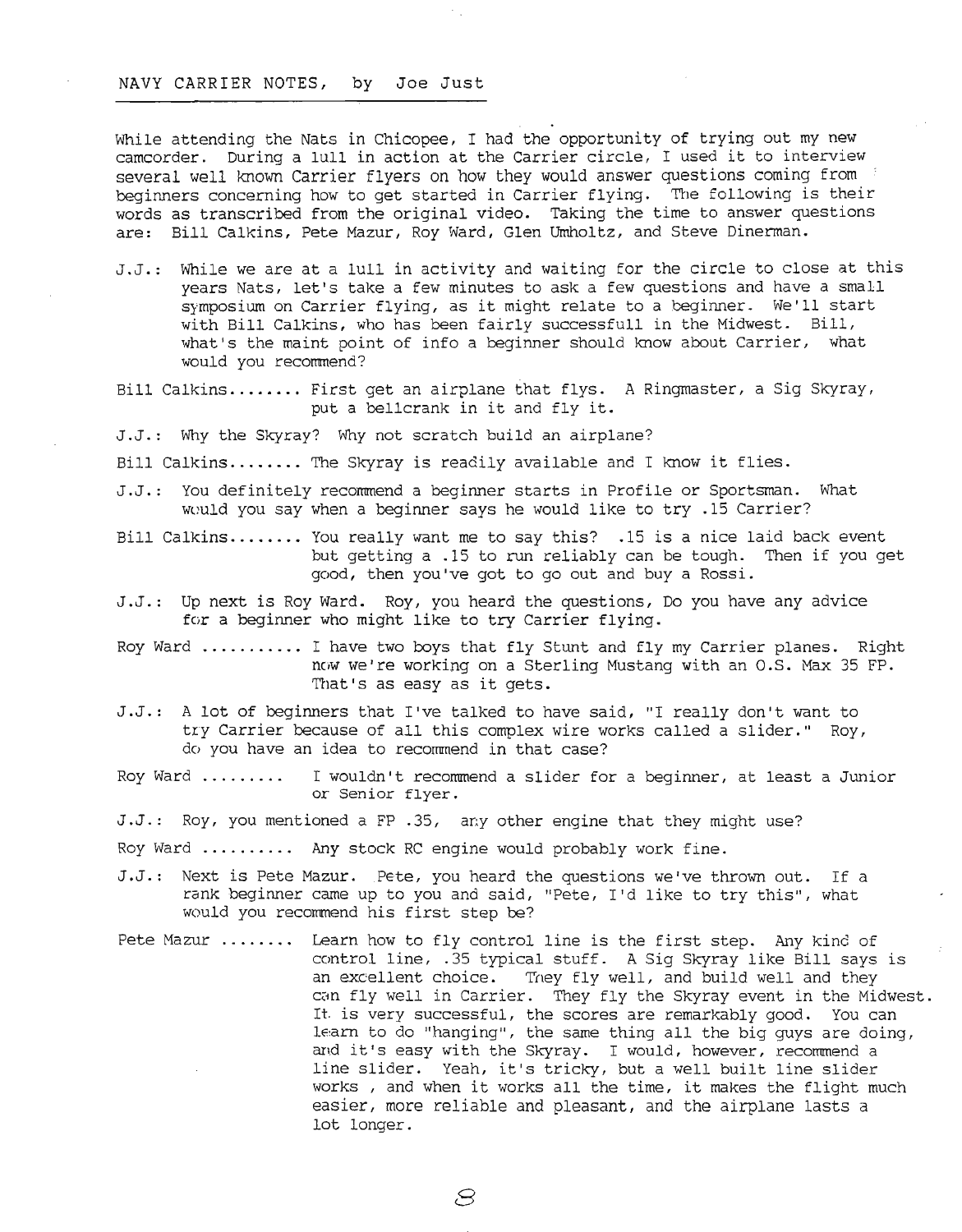- J.J.: Pete, if they are going to go with a slider, would you recommend they go with external controls with their first plane?
- Pete Mazur ........ Not necessarily. I don't think that's necessary. Or my Profile which I fly in serious competition, the controls are all external. It's an MO-1 with <sup>a</sup> high wing, so there's lots of room to put the controls underneath. If people are able to scratch build, have the experience and time to scratch build a plane or a kit like that, would be an excellent choice. A plane like that flies well and having the controls external, you can fiddle with the slider tu get it right and when you do get it right you are going to like it because it really does help the airplane fly.
- J.J.: What about engines? A beginner might hear that in order to get into Carrier, he needs a K&B 5.8, or a TWA, or a Tune-Hill. What would you recommend for a beginners engine in Profile Carrier?
- Pete Mazur . If he can get one of these engines, that's fine, because most of them behave quite well. My Tune-Hills are well behaved engines. The 5.8's are reasonably well behaved, but these engines are not necessary. The emphasis is on slow speed, and even at the Nats you don't have to have a blazing high speed to be extremely competitive. So many of the good engines that are coming out for  $R/C$  use the .32 to .36 sizes, are very effective.
- J.J.: Are they effective "out of the box"?

Pete Mazur ........ Out of the box, yes!

- J.J.: From up in God's country in the Adirondachs in New York, is Glen Umholtz. Glen, you and I have talked on the phone a few times, and you have had some really frustrating times trying to get into Carrier without any help at all. Is there anything a beginner in particular should look out for in your mind?
- Glen Umholtz ..... Basically, <sup>a</sup> beginner should keep it simple and try to fight the feeling of trying to get too far in advance too quickly. That's basically what <sup>I</sup> did, <sup>I</sup> tried to jump in <sup>a</sup> little too much and got into too many mechanisms in the aircraft, which caused too mcny frustrations when I got to the meets. Things didn't work properly, or were not tested enough!
- ...... Editor's note: More of Joe's interviews will be in the next issue.

--------------- THE FLYING FLEA MARKET ------------------

WANTED: "Frog" 350 or 500 glow motor. Hope to find one in usable shape for an Old Time Stunt project. Any info or pictures would be appreciated. (509) 663-3929 days. David Thompson, Po Box 1652, Wenatchee, WA 98807

FOR SALE: Back issues of FLYING LINES. Many issues available with lots of valuable technical data, and lots of nostalgia. Write to FL for a list.

FOR SALE: Quality fiberglass props for competition. New Schuettie 21 Mk II now available. Coming soon is an all new "D" speed·prop, and a 40 bench prop. Send for list. Mike Hazel, 1073 Wi.ndemere Drive NW, Salem, Oregon 97304.

FLYING LINES subscribers: This space is for you! Unlimited ads in section for paid-up (the only kind) subscribers. Unless otherwise requested, your ad will be run twice. Change it, or submit new ad at any time.

9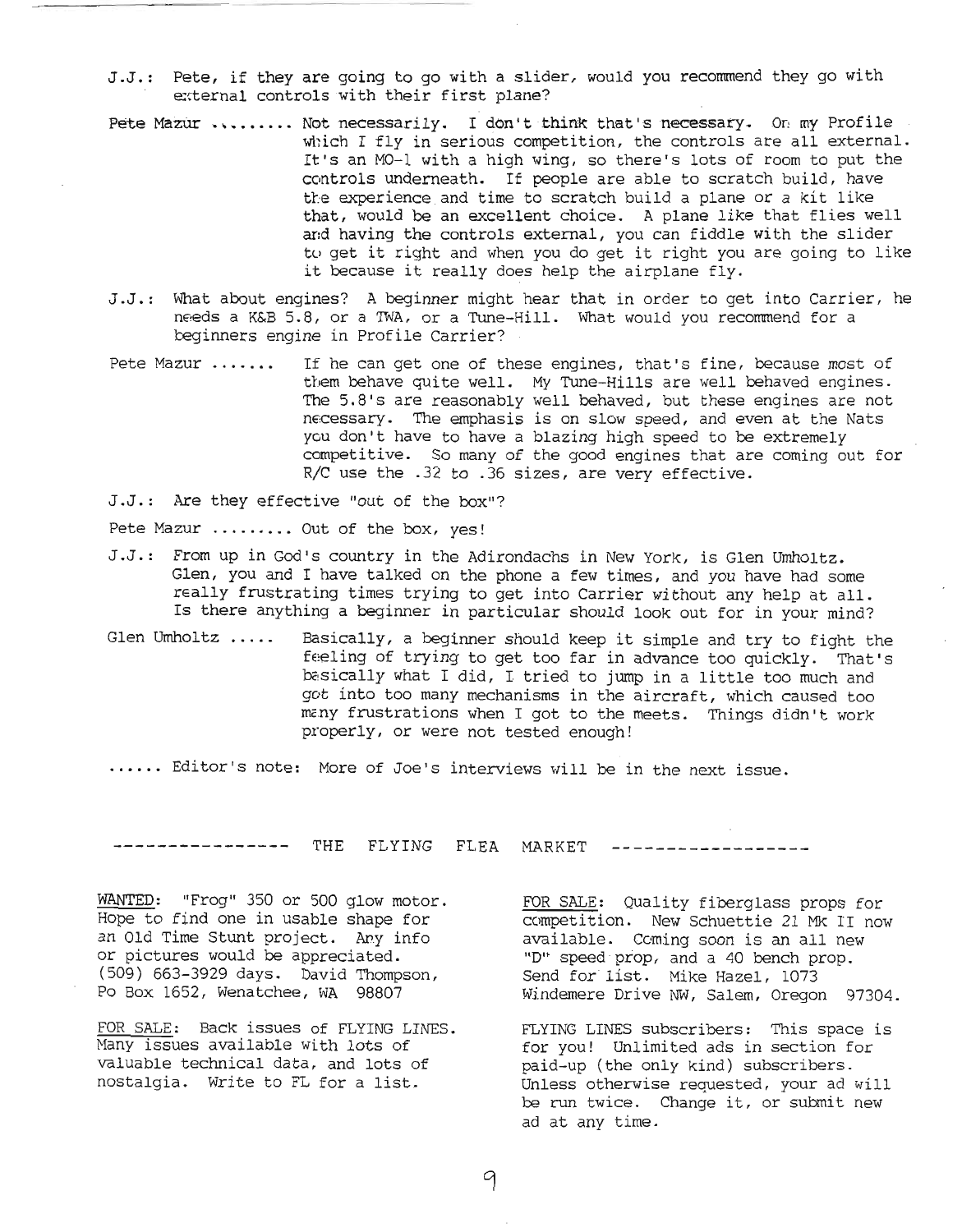

 $\sqrt{0}$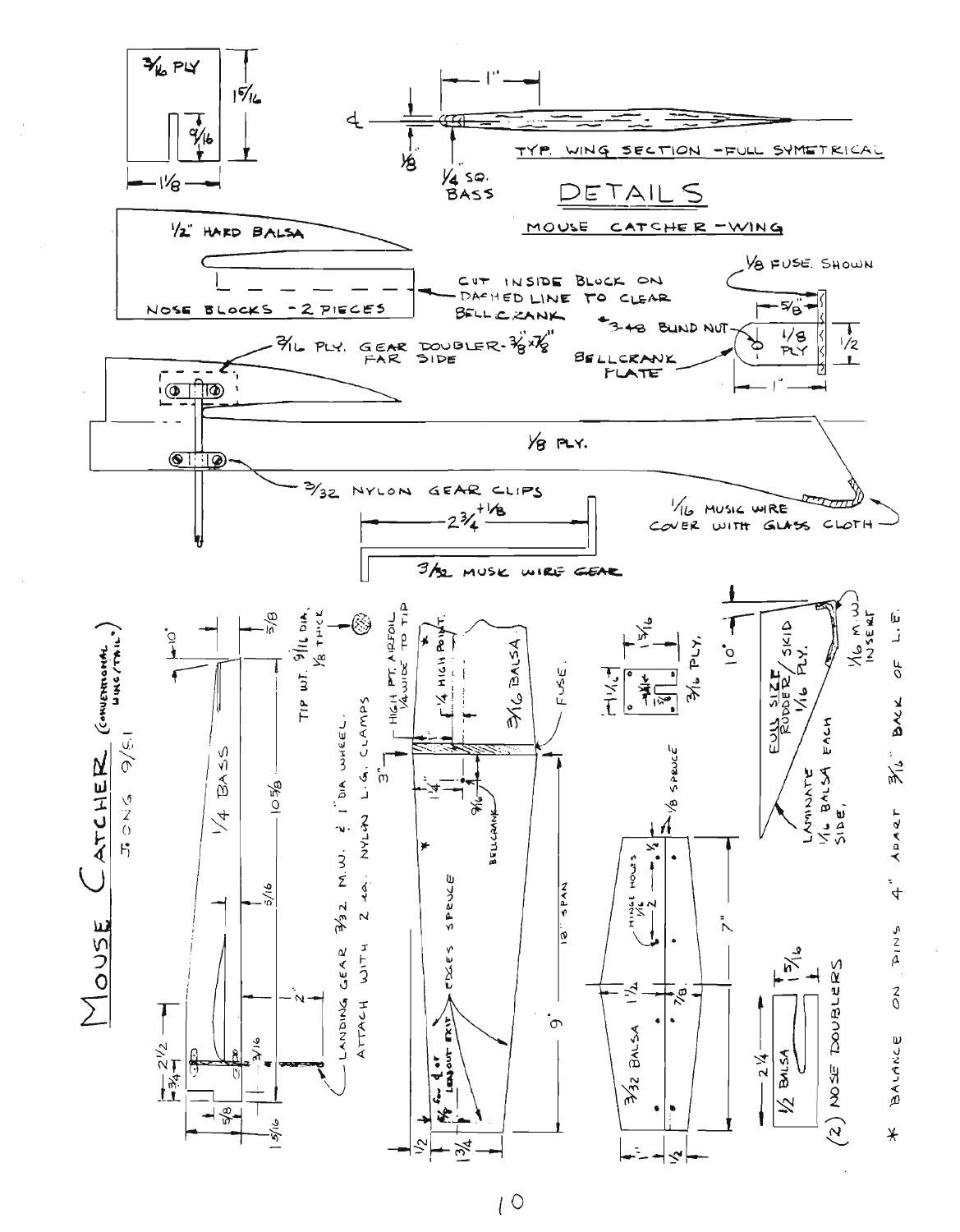

 $\lfloor \cdot \rfloor$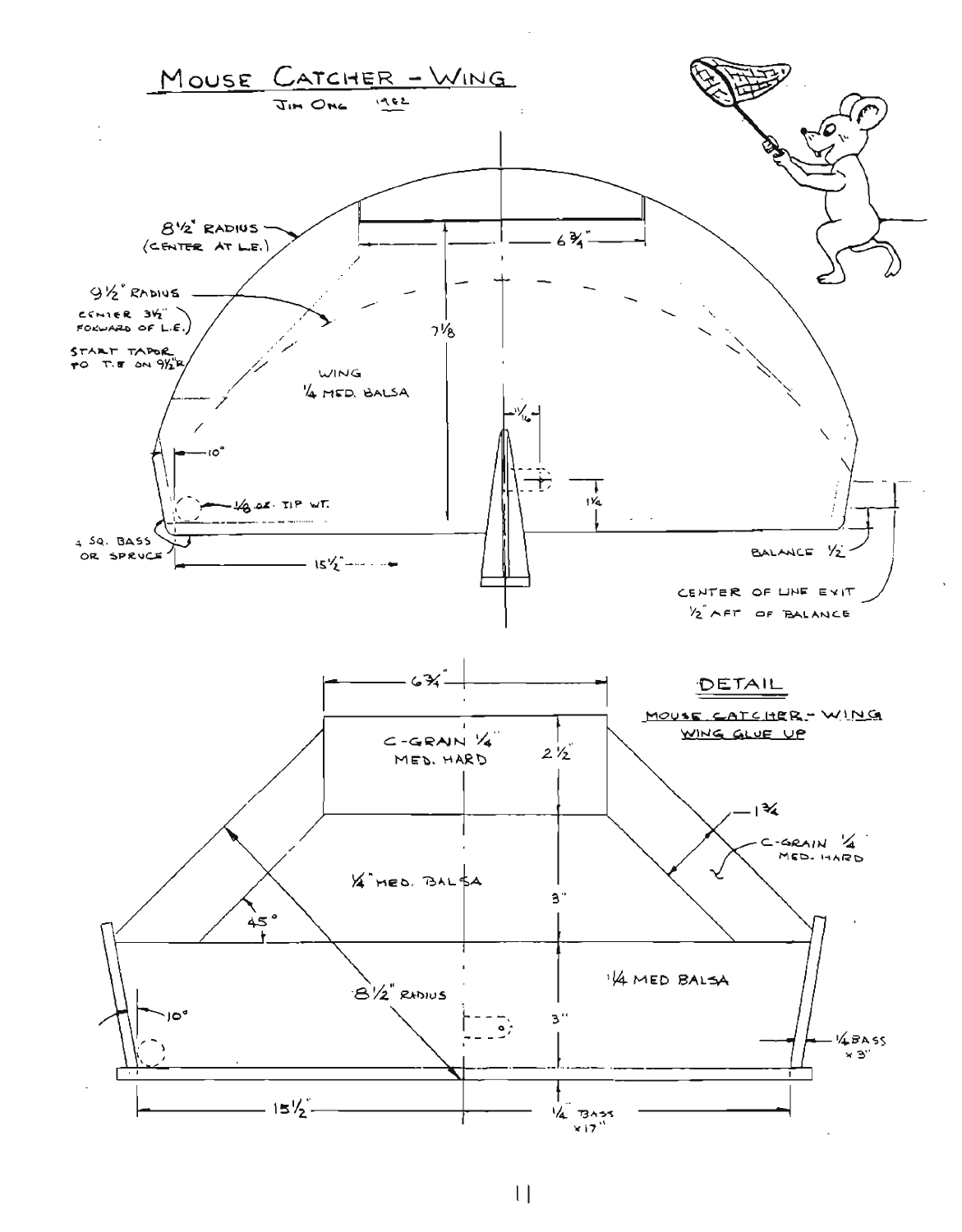CONTEST RESULTS: Richland, Washington, August 30th MOUSE RACE CLASS I (5 entries) NW SPORT RACE (4 entries) 1) Joe Rice 6:15 1) Ron Hale 10:52 2) Todd Ryan 7:02 2) Joe Rice IX) 3) Joe Campbell 63 laps Todd Ryan IX 4) Ron Hale 4:07 heat 4 4) Kevin Magnuson DQ heat

NW SUPER SPORT (5 entries) NW GOODYEAR (4 entries) 1) Ron Hale 13:57 1) Joe Rice 10:33 2) Todd Ryan 64 laps 2) Bill Fisher 10:42 3) Joe Rice 55 laps 3) Todd Ryan DNF 4) Kevin Magnuson 6:21 heat 4) Kevin Magnuson heat time na

CONTEST RESULTS: Richland, Washington, October 3 & 4

MOUSE RACE CLASS I (6 entries) 1) Joe Rice 2) Todd Ryan 3) Kevin Magnuson 4) Ron Hale 4:36 heat 7:12 9:46 10:49

NW SUPER SPORT (4 entries)

- 1) Joe Rice 2) Todd Ryan 10:20 3) Bill Fisher 103 laps 8:23
- 4) Ron Hale 33 laps heat

PROFILE CARRIER (5 entries) 1) John Hall 236.29 2) Orin Humphries 211.06 3) Todd Ryan 201.30

165.79

4) Bill Darkow

NW FLYING CLOWN RACE (7 entries) 1) Joe Rice 2) Todd Ryan 3) Kevin Magnuson 4) Ron Hale 243 laps 197 180 176 heat

CARRIER I & II combined (2 entries)

| 1) | John Hall |             | 204.52 |
|----|-----------|-------------|--------|
| 2) |           | Bill Darkow | 177.00 |

|    | .15 CARRIER |                | (6 entries) |
|----|-------------|----------------|-------------|
| 1) | John Hall   |                | 192.23      |
| 2) | Todd Ryan   |                | 171.94      |
| 3) | Joe Rice    |                | 171.68      |
| 4) |             | Orin Humphries | 93.96       |

|    | OLD TIME STUNT   | $(6$ entries) |
|----|------------------|---------------|
| 1) | Todd Ryan        | 249           |
| 2) | Ron Hale         | 235           |
| 3) | Richard Thompson | 232           |
| 4) | Joe Just         | 215           |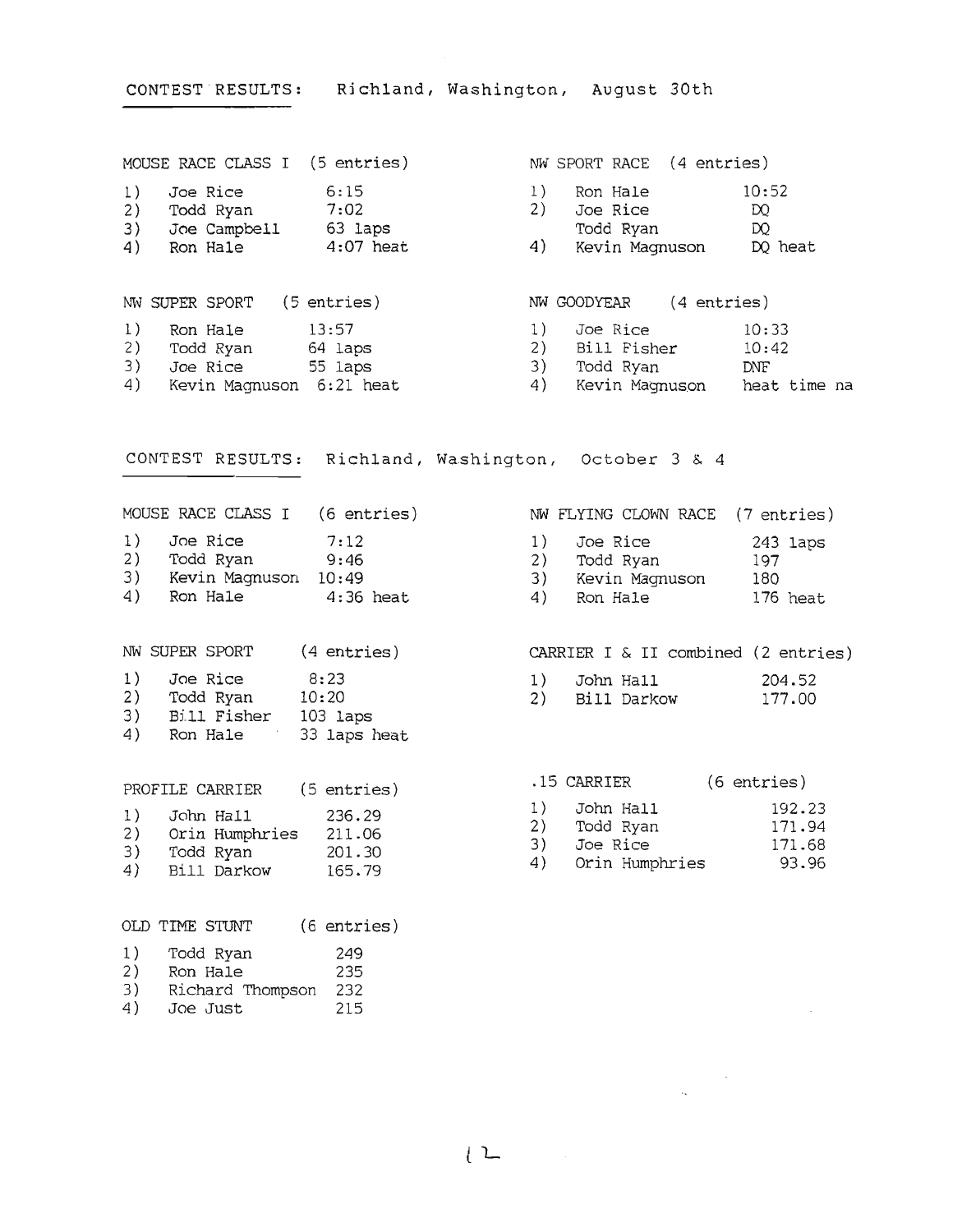

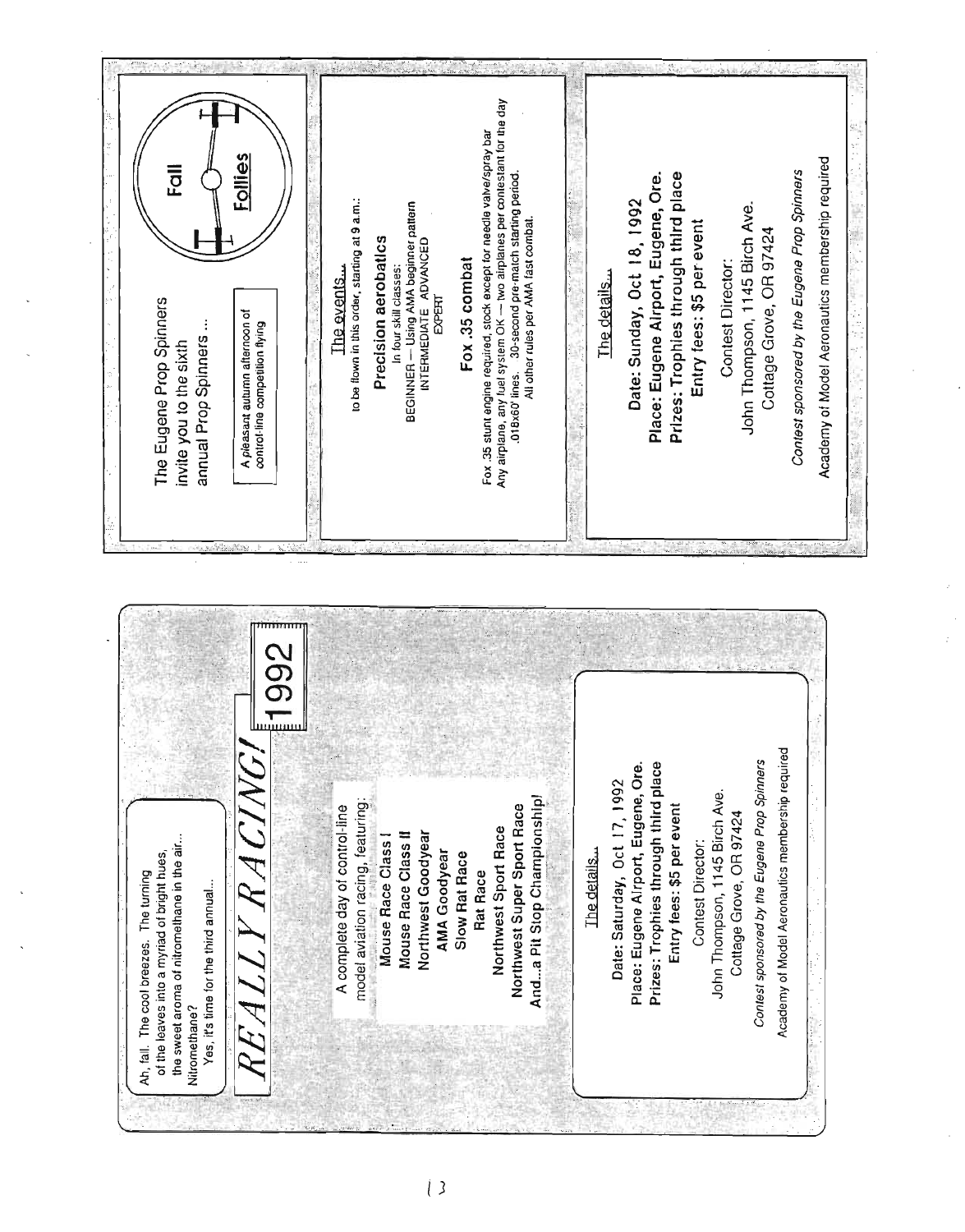# INW COMPETITION RECORDS:

RECORD PERFORMANCES ESTABLISHED BETWEEN NORTHWEST .: . MODELERS IN SANCTIONED COMPETITION

There have been quite a few new marks set in NW competition since our last records update. Earlier in the summer, Mel Lyne took the NW Sport Race record back to Canada, and away from Ken Burgar. At the NW Speed Champs, Chuck Schuette upped his previous record. In a new category, Joe Rice has set the new standards for prelim and feature length NW Goodyear racing. This took place at the October meet in Richland. In the same contest, Joe shaved two seconds off of Joe Campbell's heat record.

| 1/2 A SPEED              | 83.13      | <b>Bruce Duncan</b> | $5 - 24 - 92$ | Eugene, OR      |
|--------------------------|------------|---------------------|---------------|-----------------|
| A SPEED                  | 151.07     | Chuck Schuette      | $5 - 24 - 92$ | Eugene, OR      |
| <b>B SPEED</b>           | 137.04     | Beers/Beers         | $5 - 24 - 92$ | Eugene, OR      |
| D SPEED                  | 172.34     | Loren Howard        | $5 - 24 - 92$ | Eugene, OR      |
| JET SPEED                | 154.58     | Jerry Thomas        | $5 - 24 - 92$ | Eugene, OR      |
| <b>FORMULA 40</b>        | $---$      |                     |               |                 |
| 21 SPORT SPEED           | 139.91     | Chuck Schuette      | $8 - 9 - 92$  | Coquitlam, BC   |
| <b>FAI SPEED</b>         | 179.75     | Chris Sackett       | $9 - 22 - 91$ | Coquitlam, BC   |
| 1/2 A PROFILE PROTO      | 84.04      | Jeff Cleaver        | $5 - 24 - 92$ | Eugene, OR      |
| MOUSE RACE I - 50 Lap    | 2:43       | Joe Rice            | $10 - 3 - 92$ | Richland, WA    |
| MOUSE RACE I-100 Lap     | 5:59       | Joe Rice            | $5 - 23 - 92$ | Eugene, OR      |
| MOUSE RACE II -75 Lap    | 3:40       | Dave Green          | $5 - 24 - 86$ | Eugene, OR      |
| MOUSE RACE II - 200 Lap  | 10:04      | Hazel/Thompson      | $9 - 19 - 87$ | Kent, WA        |
| AMA SCALE RACE -70 Lap   | 4:22       | Clarence Bull       | $5 - 24 - 86$ | Eugene, OR      |
| AMA SCALE RACE -140 Lap  | 9:02       | Clarence Bull       | $5 - 24 - 86$ | Eugene, OR      |
| NW GOODYEAR -70 Lap      | 4:29       | Joe Rice            | $10 - 3 - 92$ | Richland, WA    |
| NW GOODYEAR -140 Lap     | 10:33      | Joe Rice            | $10 - 3 - 92$ | Richland, WA    |
| SLOW RAT RACE -70 Lap    | 3:14       | Hazel/Thompson      | $5 - 23 - 92$ | Eugene, OR      |
| SLOW RAT RACE -140 Lap   | 7:14       | Dave Green          | $4 - 13 - 86$ | Portland, OR    |
| AMA RAT RACE -70 Lap     | 2:40       | Dick Salter         | $7 - 22 - 86$ | Richmond, BC    |
| AMA RAT RACE -140 Lap    | 5:46       | Dick Salter         | $7 - 22 - 86$ | Richmond, BC    |
| FAI TEAM RACE -100 Lap   | 3:36       | Knoppi/McCollum     | $6 - 84$      | Shanghai, China |
| FAI TEAM RACE - 200 Lap  | 7:40       | Knoppi/McCollum     | $6 - 84$      | Shanghai, China |
| NW SPORT RACE -70 Lap    | 4:00       | <b>Bruce Duncan</b> | $5 - 12 - 87$ | Richmond, BC    |
| NW SPORT RACE -70 Lap    | 8:50       | Mel Lyne            | $7 - 11 - 92$ | Burnaby, BC     |
| NW SUPER SPORT -70 Lap   | 3:14       | Dave Green          | $4 - 13 - 86$ | Portland, OR    |
| NW SUPER SPORT -140 Lap  | 7:03       | Dave Green          | $3 - 8 - 87$  | Portland, OR    |
| NW CLOWN RACE -15 Minute | $244$ laps | Joe Rice            | $5 - 2 - 92$  | Richland, WA    |
| <b>CLASS I CARRIER</b>   | 318.30     | <b>Roy Beers</b>    | $9 - 13 - 86$ | Kent, WA        |
| <b>CLASS II CARRIER</b>  | 330.25     | Orin Humphries      | $9 - 19 - 87$ | Kent, WA        |
| PROFILE CARRIER          | 238.44     | Bob Parker          | $9 - 19 - 87$ | Kent, WA        |
| .15 CARRIER              | 193.75     | John Hall           | $9 - 15 - 91$ | Kent, WA        |
| AMA ENDURANCE            | 18:37      | Wesley Mullens      | $8 - 15 - 87$ | Kent, WA        |
|                          |            |                     |               |                 |

 $14$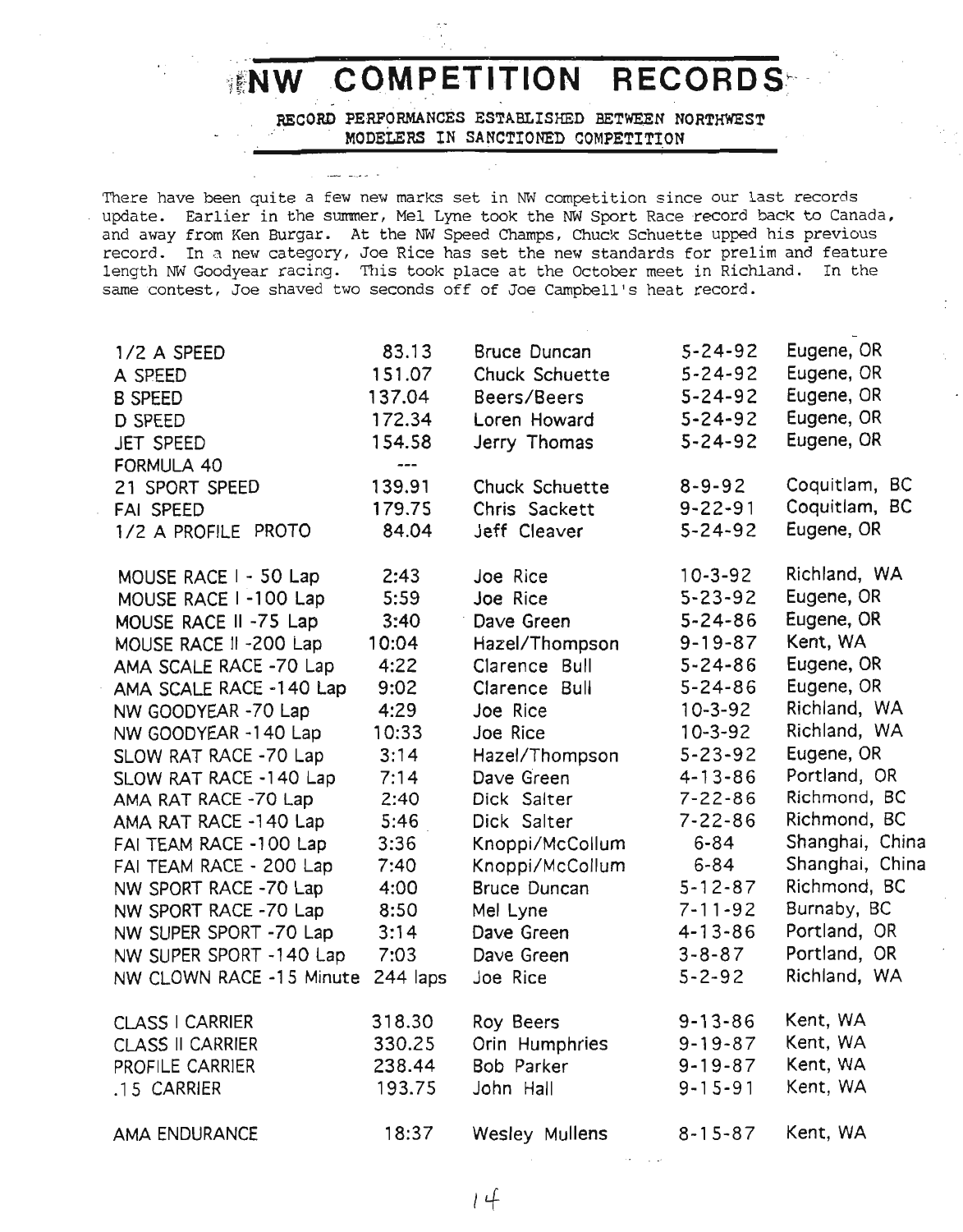#### PEOPLE AND PLANES SEEN THRU THE LENS OF JIM CAMERON

Top left: Dave Royer and Bill Darkow at Portland Fun Fly, right: Bill's Veco Brave.

- Center left: Loren Howard pushes his D Speed ship into electric starter held by<br>Roy Beers. Right: R.O.W. anyone? Frank Macy's aquatic style File Right: R.O.W. anyone? Frank Macy's aquatic style Fireball.
- Bottom left: Frank Macy proudly displays his Firecat. Right: Paul Walker and Randy Schultz havin' a good time at Skyraiders club booth at Puyallup show. Roy Nakano looks just a bit weary!